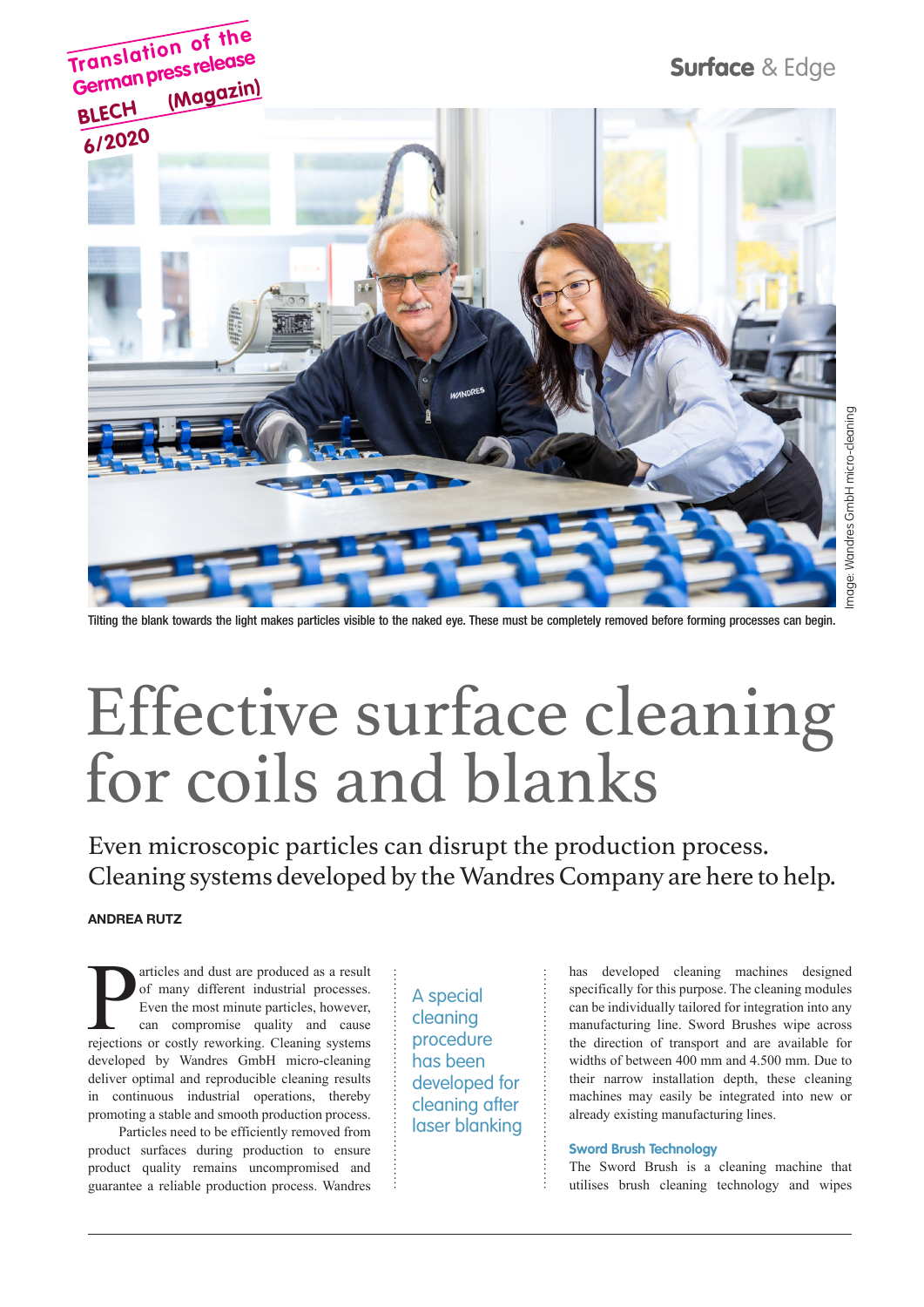

The Ingromat process consists of three steps: micro-moistening of the filaments, cleaning of the product surface and self-cleaning of the linear brush.

crosswise across the surface being cleaned. The linear brush, a closed brush belt with filaments made of polyamide, circulates at constant speed around a swordshaped guiding element. The use of linear brushes that are produced in-house by Wandres, guarantees the highest quality standards and the availability of replacement parts long term. The service life of the brushes in the sheet metal industry is 4,000 hours on average.

The Ingromat method was invented nearly 30 years ago by Claus G. Wandres. The principle is based on a micro-moistening of the filaments and the adhesive forces between brush filaments and particles resulting from this. Particles cling to the brush filaments and are transported to a self-cleaning unit where a rotating rack and compressed air jets detach particles from the filaments. The particles are then removed from the production environment by vacuum extraction.

The linear brush is constantly refreshed during the process. This ensures a reliable and high-performance cleaning operation that delivers repeatable results.

## **Cleaning applications in the rolling mill and steel service centre**

Metal strip is cleaned prior to temper rolling to prevent particle-related indentations in the surface of the material. A large number of rolling mills deploy the Cevomat for this purpose. Using a total of four Sword Brushes, the Cevomat cleans fast-moving metal strip running at speeds of up to 800 m/min on both sides extremely effectively.

A unique feature of the Cevomat is that the brushes are lifted at the edges and lowered back down onto the surface of the strip a few centimetres further on. This extends the service life of the brushes when cleaning sharp-edged metal strip. The entire surface is still cleaned seamlessly as there are two brushes wiping from above and two brushes wiping from

To prevent quality issues and guarantee a reliable production process, particles need to be effectively removed from product surfaces during production.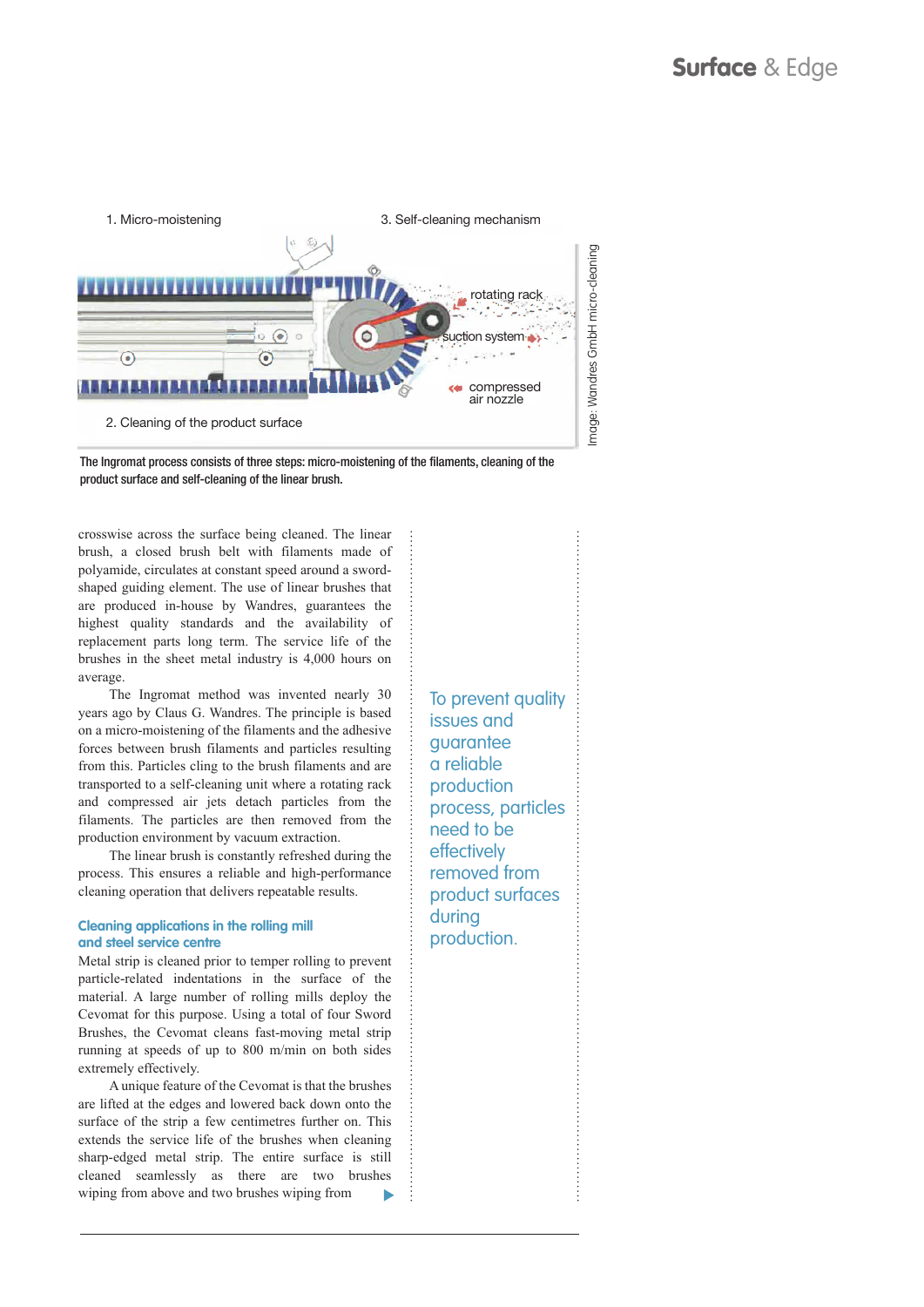# Surface & Edge



The Cevomat cleans steel strip at a galvanising plant using brush cleaning technology.



The Evomat cleans blanks prior to lubrication and forming processes.



Vacuum belt conveyors are cleaned non-stop from below to prevent a transfer of particles onto the blanks.



Scanning this QR code gives access to a short augmented reality animation showing the cleaning of dry lube aluminium blanks and explaining the thermal self-cleaning function of the brush.

÷

below, positioned one after another. The Cevomat is also deployed for cleaning steel strip after hotdip galvanising and helps to improve product quality significantly.

Sword Brush technology is basically suitable for cleaning any kind of fast-moving metal strip whether it is hot-rolled or cold-rolled, electrogalvanised or hot-dip galvanised strip and hot-dip aluminised sheet metal made of steel, stainless steel, aluminium or non-ferrous metals. Sword Brushes can also be used in steel service centres for cleaning dry lube aluminium coil.

Not only the strip itself requires cleaning, a build-up of particles frequently occurs at the deviation rollers, too. To prevent these particles from being dragged onto the strip, the rollers can be cleaned very effectively by a Sword Brush. This straightforward procedure is the final step towards securing the surface quality of the metal sheet.

#### **Cleaning on the cutting line**

Particle indentations in the metal strip that occur during levelling need to be avoided at all costs. On a large number of cutting lines, the upper and lower surfaces of the sheet are cleaned before the leveller using brush cleaning technology. The linear brushes are mounted on pneumatically regulated flexible buffers which guarantees a consistent wiping pressure on wavy metal strip. Parallel guides prevent the linear brushes from tilting into the direction of travel of fast-moving metal strip. The brush filaments will always meet the surface, therefore, at right angles and deliver consistent and high performance cleaning results.

Conventional stamping operations generate metal particles while laser cutting can create scorch marks and debris that sticks tightly to the edges of the cut line. Sword Brushes eliminate this type of contamination very effectively. To make this happen, a special procedure has been developed specifically for cleaning after laser cutting that enables the brushes to effectively remove even particles that are particularly firmly attached.

Trapped particles may be pressed into the surface of the blanks during stacking due to the heavy weight of the material. To avoid surface defects, a cleaning process prior to stacking is critical. Due to a narrow footprint, the Una HZ-BB cleaning unit can be directly integrated into the stacking system and clean the upper and lower surfaces of the blanks on the spot.

## **Cleaning systems in the press line**

Spotlessly clean blanks are essential in a modernday press shop. Even minute particles can leave marks on the surface of the blanks and damage the press tools. The Wandres Company cooperates with several different manufacturers of lubrication